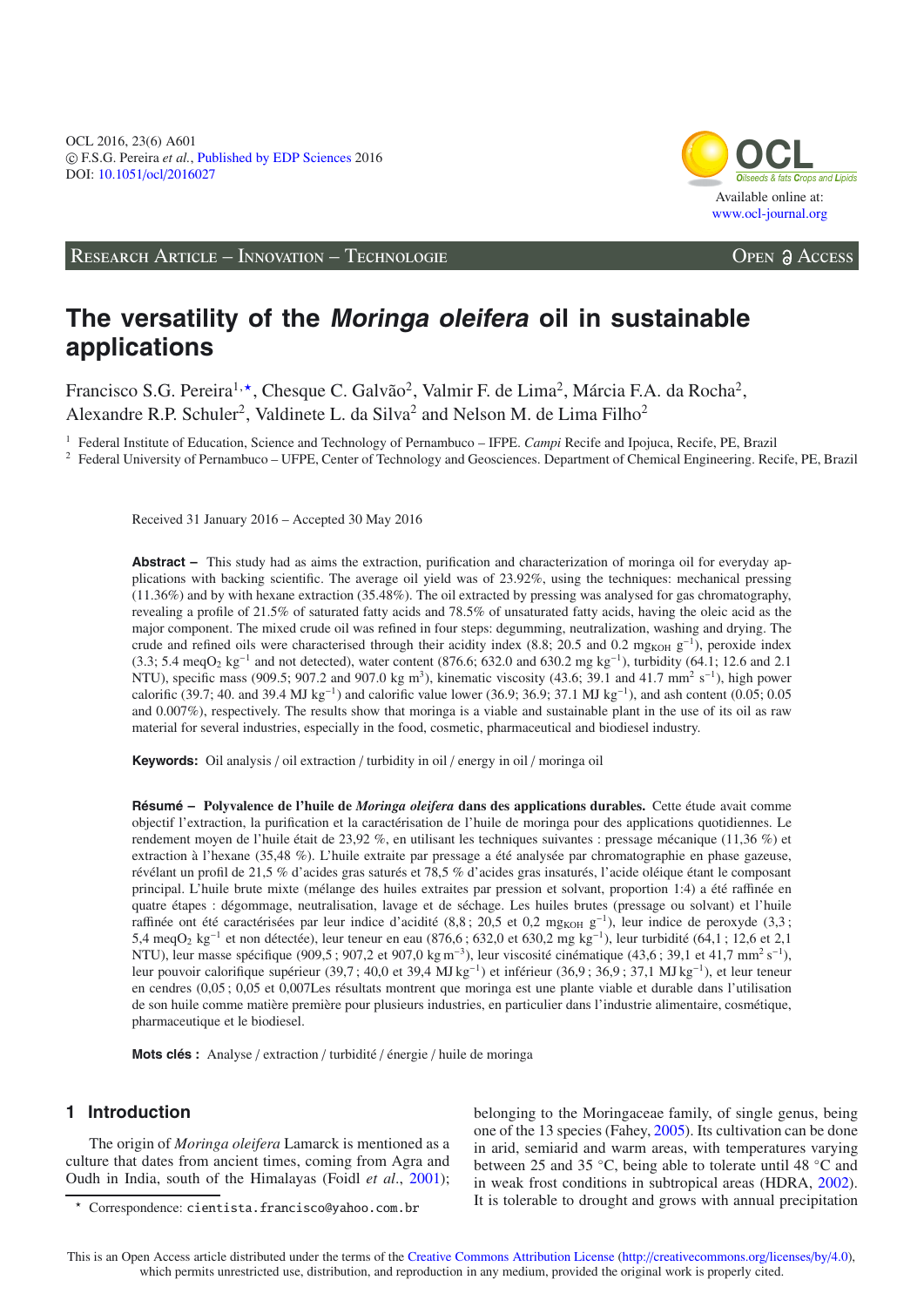#### F.S.G. Pereira *et al.*: OCL 2016, 23(6) A601

<span id="page-1-0"></span>

**Fig. 1.** Plant and some biomasses obtained from moringa. (a) One of the trees used in the collection (Etepam, Encruzilhada, Recife, Brazil, 2014). (b) seed pods opened and closed (30 to 40 cm/average of 16 seeds per pod). (c) seeds, grains (white) and seed husks. (d) cake (or pie) of the mechanical pressing from the grains (seed without husks). (e) pressing oil (front) and extraction oil with hexane (background). (f) mixed purified oil.

between 250 and 3000 mm in altitudes under 600 m. Furthermore, it evolves in soil with pH varying from 5.0 to 9.0, but it prefers neutral and well-drained soils. It also adapts better in sandy-clay, well-drained soil and it can grow in clay soil without standing water. It does not require soil fertility, developing itself in poor soil as well, starting to flower 8 months after being planted (Crosby, [2007\)](#page-5-1). The production rates of a tree are verified within 3 years of being planted, being able to produce between 1000–1600 seed pods per year with an average of 24 000 seeds. The seed pod frequently coming from the canopies is capable of maintaining and increasing the growth of the leaves and the height control to simplify the seedpods harvesting (HDRA, [2002\)](#page-6-1).

*Moringa oleifera* (Fig. [1a](#page-1-0)) is cultivated due to its nutritional value (leaves, green fruits, flowers and roasted seeds); its forage value (leaves, fruits and seeds); its medicinal value (all parts of the plant); its condimental (mainly the roots) and culinary value; its importance to the cosmetic industry (oil extracted from the seeds); its pollen (the flowers); its importance for fuel (wood and oil) and in the water treatment for human consumption (cotyledons and seed teguments) (Crosby, [2007](#page-5-1); Jahn, [1989;](#page-6-2) Morton, [1991\)](#page-6-3).

Oils and fats are presented as substances gathered into two categories: glycerides and non-glycerides. The glycerides are produced by the esterification of a glycerol molecule with up to three fatty acid molecules (mono, di and triacylglycerols). The non-glycerides are found in small quantities (5% in crude oleaginous and 2% in the refined) such as phosphatides (lectins, cefalins, phosphatidylinositol); sterols (stigmasterol); waxes (cetyl palmitate); insoluble hydrocarbons (squalene); carotenoids; chlorophyll; tocopherols (vitamin E); lactones and methyl-ketone. Those still present in the refined oil, even in small quantity, can change their characteristics due to a peculiar property, as for example a pro or anti-oxidant action, be strongly odoriferous, of concentrated flavour or be highly coloured. The triacylglycerols or triglycerides are insoluble compounds in water and in room temperature have liquid or solid consistency. When in its solid form they are called fat, and under its liquid form, oil. Besides the triacylglycerols, the oils contain various components in smaller scale, such as mono and diglycerides (important as emulsifiers); free fatty acids; tocopherol (important antioxidant); proteins, sterols and vitamins (Reda and Carneiro, [2007](#page-6-4)).

Due to the versatility of vegetable oils in ordinary applications, this study investigated the oil of the moringa seeds, determining some of their physicochemical properties and the basic structural composition in fatty acids.

### **2 Material and methods**

#### **2.1 Moringa oil extraction by mechanical pressing and by solvent extraction**

The oil extraction was preceded by the processing of the moringa seedpods collected between April and May 2014 in Recife, State of Pernambuco, Brazil. The cleaned and suitable pods (Fig. [1b](#page-1-0)) were separated in pods husks and seeds that generated the grains (seed without husks) and new husks (Fig. [1c](#page-1-0)). The grains were then converted into cakes (or pies) and crude oil (Fig. [1d](#page-1-0)).

The oil was extracted by mechanical pressing (200 g of grains per test/heating in greenhouse for 2 h at 105 ◦C / and pression of 10 tons (412.5 kg cm<sup>-2</sup>) for 5 min. and with hexane solvent in Soxhlet equipment (200 g per test / crushed and sieved in 100 mesh or 0.149 mm opening / transferred to cartridge extractor/used approximately 700 ml of hexane P.A. (Modern Chemistry) by operation/refluxed for extraction for 4 h/distillation of the mixture (oil  $+$  hexane) for separation of the components/use of the rotary evaporator (Fisatom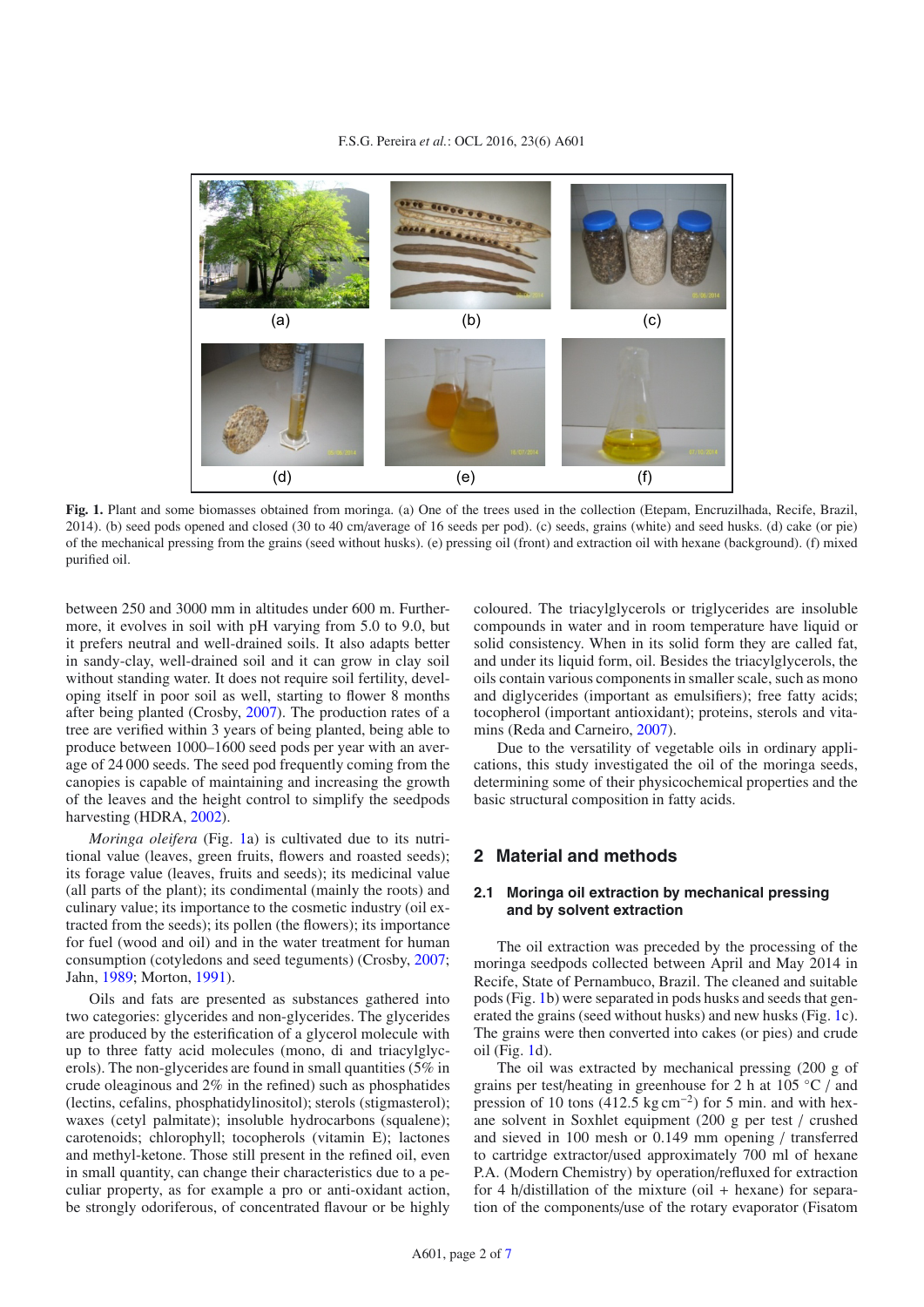Brazil, mod. 801) at 110 °C for 2 h in thermostatic bath with ethyleneglycol for waste solvent disposal and to remove possible volatile impurities in the crude oil/desolventization at 105 ◦C in greenhouse for 2 h/cooling in desiccator and weighing).

The cakes (or pies) produced by mechanical pressing were crushed in laboratory blender, sieved (100 mesh) and had their residual oil extracted in similar procedure to the grains. The extracted oils (Fig. [1e](#page-1-0)) have presented a slightly different odour and colour and were stored in amber bottles to avoid photolytic degradation and in laboratory temperature (around 20  $\degree$ C) during the analysis. The mixed crude oil (by pressing and by solvent extraction, 1:4 proportion) was degummed (20% of deionized water in relation to the oil/temperature of 60 ◦C in thermostatically-controlled water bath / 500 rpm for 15 min / centrifugation at 5000 rpm for 15 min), 3 times washed (deionized water / treated oil in 1:1 proportion/ agitation of 1000 rpm for 30 mins. / decantation for 2 h) and dried (heated to  $100\degree C$  for 60 min. with intermittent agitation every 5 mins.), and converted in purified oil (Fig. [1f](#page-1-0)).

#### **2.2 Chromatographic characterisation of the extracted moringa oils**

The moringa oil obtained by mechanical pressing was analysed through the conversion of your presents fatty acids in methylic esters (FAMEs) according to Hartman and Lago [\(1973\)](#page-6-6), adapted to microscale, followed by gas chromatographic analysis with an FID detector.

Afterwards, in a autoclavable tube of 20 ml was weighed approximately 35.0 mg of moringa oil and 3.0 ml of solution 0.5 mol L<sup>-1</sup> of sodium hydroxide (Merck<sup>®</sup>) in dry methanol (Tedia $\mathcal{B}$ ) and heated in water bath for 10 min at 90 °C. The tube was cooled in an ice bath and 9.0 ml was added of the esterification mixture and heated for 10 min. in a water bath at 90 ℃. The tube was then cooled in ice bath and 5.0 ml of nheptane (Tedia $\mathbb{B}$ ) and 2.0 ml of distilled water were added. This mixture was vigorously agitated and left at rest until phase separation. The heptanic phase was collected with a Pasteur pipette and analysed with gas chromatography.

For the analysis of the composition of the FAMEs and to calculate the level of ester, a gas chromatograph Agilent 7890 was used, with an FID detector and split/splitless injector; the capillary column used was the DB-WAX (30 m  $\times$  0.25 mm  $\times$  $0.25 \mu m$ ). The stove was operated under the initial temperature of 70 ◦C, being heated at 10 ◦C/min until 240 ◦C, and maintained at this temperature for 13 min, and once again heated at 5 ◦C min−<sup>1</sup> until 250 ◦C. The injector was kept at 310 ◦C with an injection volume of  $2 \mu l$ , on split mode, with Hydrogen 5.0 being used as a carrier gas at a linear speed of 42 cm s−<sup>1</sup> with Nitrogen 5.0 being used as an auxiliary gas at 20 ml min−1. The FAMEs were identified by direct comparison with samples of known composition such as soybean, peanut and crambe oil, reference FAMEs standards (Nu-Check Prep®) and by analysis via high resolution gas chromatography attached to mass spectrometry (GC-MS) (gas chromatography Shimadzu 17A attached to mass spectrometry QP-5050 Shimadzy, interface at 280  $\degree$ C, helium 5.0 as carrier gas, linear speed of 42 cm s<sup>-1</sup>, stove conditions, injector and capillary column at 280 °C).

#### **2.3 Physicochemical characterization of the extracted and purified moringa oils**

The oils were characterized through their acidity index, peroxide index, saponification index and iodine value (Physicochemical Methods for Food Analysis of the Adolfo Lutz Institute – IAL, IV Edition, 1st Digital, 2008), specific mass (NBR 14065/ASTM D4063 and NB 7148), kinematic viscosity (NBR 10441/ASTM D445), water content for Karl Fischer (NBR 11348/ASTM D6304), turbidity (standard operational procedure of the turbidimeter HACH 2100N), high power calorific (standard operational procedure of the calorimeter IKA C 200), lower calorific value (calculated based on the high power calorific and water content of the sample) and ash content (NBR 9842 from ABNT).

#### **3 Results and discussion**

#### **3.1 Chromatographic parameters of the pressing oil esterified**

In the evaluation of the data obtained for methylic esters (FAMEs) of the moringa oil obtained by mechanic pressing and esterified by the Hartman and Lago [\(1973\)](#page-6-6) method and through the profile of the fatty acids (Fig. [2\)](#page-3-0), comparing to some researches (Abdulkarim *et al*., [2005;](#page-5-2) Compaoré *et al*., [2011;](#page-5-3) Lalas and Tsaknis, [2002](#page-6-7); Rashid *et al*., [2008](#page-6-8); Santana *et al.*, [2010;](#page-6-9) Tsaknis *et al.*, [1999\)](#page-6-10), an international convergence of these components was observed, prevailing the highest percentage of the unsaturated fatty acids over the saturated, with emphasis to the oleic acid (monounsaturated with 18 carbon atoms and *cis* configuration, varying between 67.9 and 78.0%).

The high level of oleic acid (Tab. [1\)](#page-1-0) in the moringa oil structure provides a good fluidity as well as a low viscosity and makes it less likely in rancidification or oxidative deterioration due to the only double bond of this fatty acid (Pereira, [2015\)](#page-6-11). The study verified a 70.2% of oleic acid and 4.6% of its positional isomer, the vaccenic acid, having a total of 74.8% of monounsaturated C18, matching the data obtained. For the saturated fatty acids, the biographies mentioned data varying from 19.0 to 27.0%, and this study verified 21.5%. Even with distinctive and global proveniences, there was a certain convergence in the fatty profile for the moringa oil, it being adequate for biodiesel production or others applications such as in feed, medicinal or cosmetic.

#### **3.2 Physicochemical parameters of the extracted moringa oils**

The parameters chosen (Tab. [2\)](#page-3-1) were with intention to evaluate the degradation or stability of the post-extraction oil, storage and conservation (acidity index, peroxide index and water content) and for the general comparative characteristics of vegetable oils (specific mass, kinematic viscosity, saponification index and iodine value). The turbidity was chosen to evaluate the presence of colloidal impurities interfering, mainly phosphatides and other colloids; the water and ash contents to evaluate the energetic potential of these biomasses for direct or indirect use (Pereira, [2015\)](#page-6-11).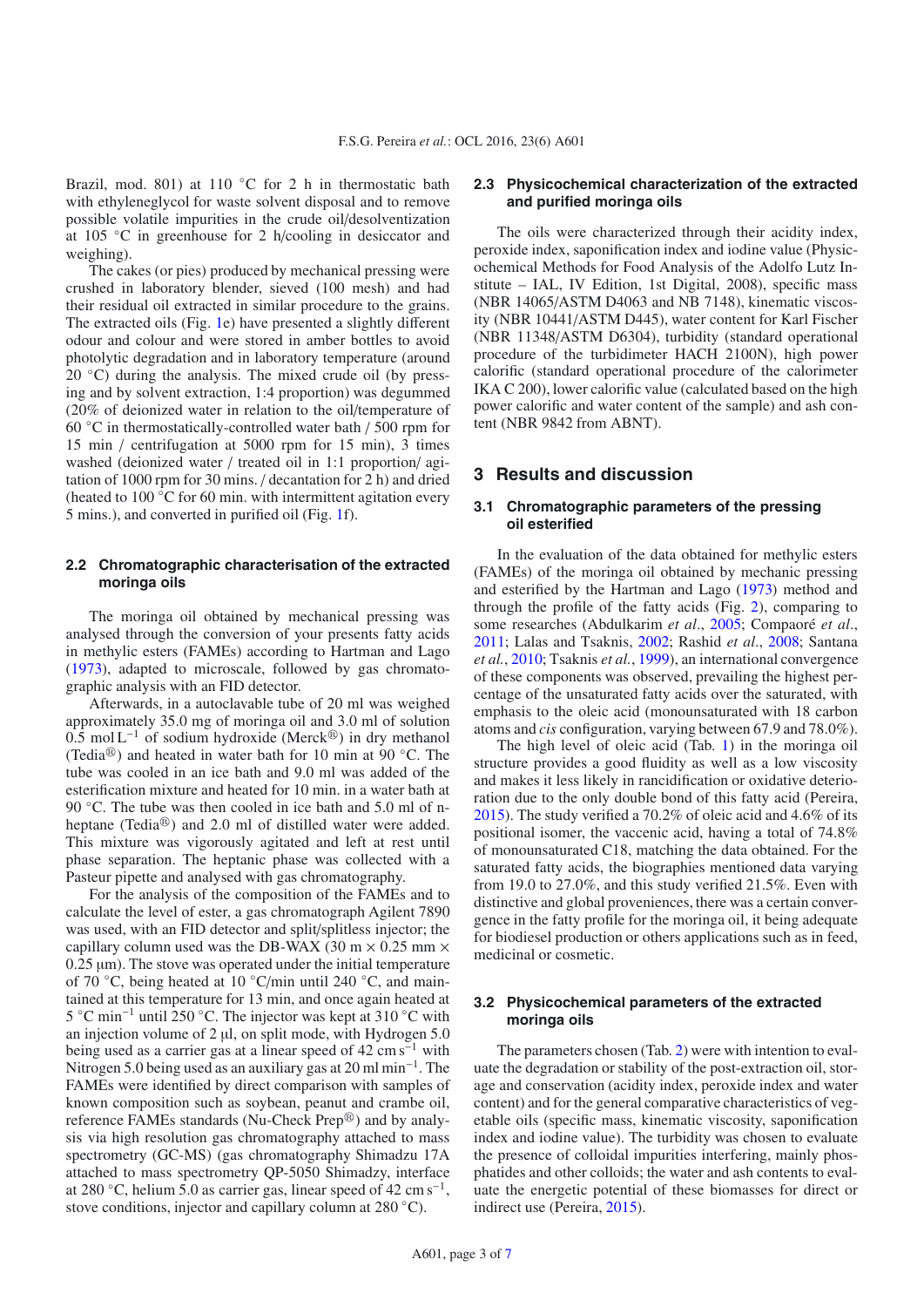F.S.G. Pereira *et al.*: OCL 2016, 23(6) A601

<span id="page-3-0"></span>

**Fig. 2.** Chromatogram obtained from the *Moringa oleifera* oil.

<span id="page-3-1"></span>

| Table 1. Profile of the fatty acids of the moringa oil by mechanical pressing and esterified. |  |  |  |  |
|-----------------------------------------------------------------------------------------------|--|--|--|--|
|-----------------------------------------------------------------------------------------------|--|--|--|--|

| Retention    | Fatty acid | Methyl ester of the | Tachygraphic | Content |                                             |
|--------------|------------|---------------------|--------------|---------|---------------------------------------------|
| time (mins.) | symbol     | fatty acid          | notation     | $(\%)$  | Types of fatty acids $(\%)$                 |
| 12.4         | M          | Myristic            | C14:0        | 0.2     |                                             |
| 14.5         | P          | Palmitic            | C16:0        | 5.8     | Saturated Fatty Acids $(SFA) - 21.5$        |
| 14.8         | Po         | Palmitoleic         | C16:1c9      | 1.4     |                                             |
| 16.6         | S          | <b>Stearic</b>      | C18:0        | 6.2     | Monounsaturated Fatty Acids (MUFAs) - 78.1  |
| 16.7         | $\Omega$   | Oleic               | C18:1c9      | 70.2    |                                             |
| 16.8         |            | Vaccenic            | C18:1c11     | 4.6     | Di-unsaturated Fatty Acids (DUFAs) – 0.4    |
| 17.2         |            | Linoleic            | C18:2c9,12   | 0.4     |                                             |
| 18.5         | A          | Arachidonic         | C20:0        | 3.7     | Tri-unsaturated Fatty Acids $(TUFAs) - 0.0$ |
| 18.8         | Ga         | Gadoleic            | C20:1c11     | 1.9     |                                             |
| 21.2         | Вe         | Behenic             | C22:0        | 5.6     | Polyunsaturated Fatty Acids (PUFAs) – 0.0   |

| Table 2. Analytical parameters for the moringa oils investigated. |  |  |  |  |
|-------------------------------------------------------------------|--|--|--|--|
|-------------------------------------------------------------------|--|--|--|--|

|                                                                                      | Samples investigated |              |             |                          |
|--------------------------------------------------------------------------------------|----------------------|--------------|-------------|--------------------------|
|                                                                                      | Grain oil by         | Grain oil by | Mixed crude | Mixed                    |
| Analytical parameters measured                                                       | mechanical           | solvent      | oil         | purified oil             |
|                                                                                      | pressing             | extraction   |             |                          |
| Acidity index (mg <sub>KOH</sub> $g^{-1}$ oil) (IAL-2008)                            | 8.8                  | 20.5         | 18.1        | 0.2                      |
| Peroxide index (meq $O_2$ kg <sup>-1</sup> of oil) (IAL-2008)                        | 3.3                  | 5.4          | 5.2         | $n.d.$ (**)              |
| Water content (Karl Fischer) (mg $kg^{-1}$ ) (NBR 11348/ASTM D6304)                  | 876.6                | 632.0        |             | 630.2                    |
| Specific mass (kg m <sup>-3</sup> at 20 °C) (NBR 14065/ASTM D4052)                   | 909.5                | 907.2        |             | $907.0$ (*)              |
| Kinematic Viscosity (mm <sup>2</sup> s <sup>-1</sup> at 40 °C) (NBR 10441/ASTM D445) | 43.6                 | 39.1         |             | 41.7                     |
| Saponification index (mg <sub>KOH</sub> $g^{-1}$ of oil) (IAL-2008)                  | 180.6                | 179.4        |             |                          |
| Iodine value( $gI_2$ 100 $g^{-1}$ of oil) (Wijs / IAL-2008)                          | 68.9                 | 70.7         | —           | $\overline{\phantom{m}}$ |
| Turbidity (NTU at 20 °C) (Turbidimeter Hach 2100N)                                   | 64.1                 | 12.6         | 18.7        | 2.1                      |
| Higher calorific value (HCV) MJ $kg^{-1}$ (IKA C2000)                                | 39.7                 | 40.          |             | 39.4                     |
| Lower calorific value (LCV) $MJ$ kg <sup>-1</sup> (Calculated)                       | 36.7                 | 36.9         |             | 37.1                     |
| Ash content $(\%)$ (NBR 9842)                                                        | 0.05                 | 0.05         |             | 0.007                    |

(\*) obtained by the densimeter method NBR 7148; (\*\*) n.d. – not detected with the analytical method used.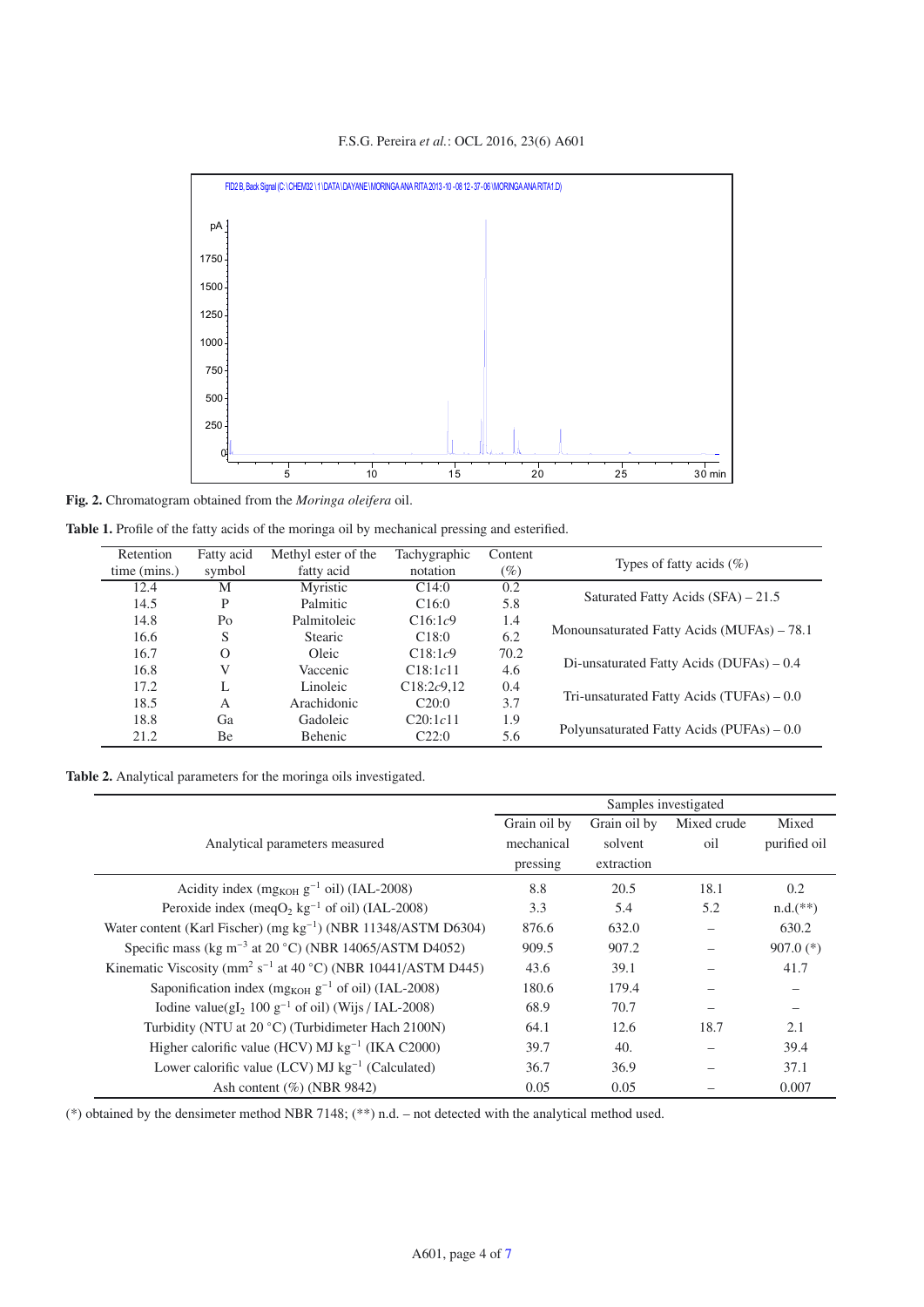The acidity index measures the presence of free fatty acids (FFAs) generated by effects of the hydrolysis or oxidative and were considered high for crude oils (pressing, by solvent extraction and mixed oil), but the mixed purified (degummed, neutralised, washed and dried) presented acceptable conditions for various uses (Pereira, [2015](#page-6-11)). Reference studies for the moringa oil presented strong variation of this index, from 0.33 mg<sub>KOH</sub> g<sup>-1</sup> of oil (Pereira *et al.*, [\(2010,](#page-6-12) by pressing) until 5.89 mg<sub>KOH</sub> g<sup>-1</sup> of oil (Santana *et al.*, [2010,](#page-6-9) by solvent), demonstrating that the extractive method by solvent has a negative influence in the quality of the oil, explained by the heating and chemical interactions between the substances (oil and solvent) and confirmed with the results (Tab. [2\)](#page-3-1) obtained in this study of 8.8 mg<sub>KOH</sub>  $g^{-1}$  for mechanical pressing oil and of 20.5 mg<sub>KOH</sub>  $g^{-1}$  for the oil extracted by hexane. The conditions of production and storage of the seeds, the expiration date, time of processing and ways of manipulation favour the increase of this index (negative aspect). The mixed moringa crude oil presented 18.1 mg<sub>KOH</sub>  $g^{-1}$ , value much above 4 mg<sub>KOH</sub> g<sup>-1</sup> (crude) or 0.6 mg<sub>KOH</sub> g<sup>-1</sup> (refined oils) indicated by the RDC 270/2005 - ANVISA, acceptable conditions for direct food or cosmetic, or treaty for the biodiesel production. Degumming, neutralisation, washing and drying modified acidity index the oil after the purification for  $0.2 \text{ mg}$ <sub>KOH</sub>  $g^{-1}$  of oil (mixed moringa oil purified) (Pereira, [2015](#page-6-11)).

The peroxide index is associated to the oxidation reactions due to the oxygen's effect in the double bonds of the fatty acids present in the oil and intrinsically linked to the increase in the acidity index and vice-versa. The values of this study (Tab. [2\)](#page-3-1) were of 3.3, 5.4 and 5.2 meqO<sub>2</sub> kg<sup>-1</sup> oil, for the moringa oil by mechanical pressing, by extraction solvent and mixed crude oil, respectively, and correlates to the high acidity indexes mentioned earlier. This index was evaluated comparing the crude oils of moringa with the refined soybean oil (0.5 meqO<sub>2</sub> kg<sup>-1</sup> oil – most used feedstock in Brazil to biodiesel and abundant use in food) and with an acceptable limit for edible crude oils (until 15 meq $O_2$  kg<sup>-1</sup> oil) and refined edible oils (until 10 meqO<sub>2</sub> kg<sup>-1</sup> oil) by the AN-VISA Resolution RDC n. 270/2005, for the product acceptability with low oxidative depreciation. The values obtained were above the reference for soybean, but within the acceptable limit for vegetable oils for biodiesel production or food, cosmetic or medicinal use (RDC n. 270/2005). The peroxide index for mixed purified oil was not detected with the methodology used indicating that the processes of degumming, neutralisation, washing and drying removed the contaminants that can cause oxidation (Pereira, [2015\)](#page-6-11).

The water content of the method Karl Fischer (Tab. [2\)](#page-3-1) were of 876.6 mg kg<sup>-1</sup> for the moringa crude oil by mechanical pressing, 632.0 mg kg−<sup>1</sup> by solvent extraction and 630.2 mg kg−<sup>1</sup> for the mixed oil purified. The results for the oil obtained by chemical extraction and for the purified oil were similar, suggesting that using a solvent treatment, neutralising reagents and heating improves the acceptable water levels of the material, though an intrinsic indication in the structure of the fatty material might maintain some residual. The values were below the acceptable for oil feedstock for biodiesel (0.1% maximum humidity or 1,000 mg kg−1) or for other uses

(Oliveira *et al*., [2012\)](#page-6-13). The water present in the oils, even in small quantities, is a negative factor, favouring the hydrolysis reactions, oxidation and microbial degradation (Pereira, [2015\)](#page-6-11).

The specific masses (Tab. [2\)](#page-3-1) for the moringa oil were of 907.2 and 909.5 kg m<sup>-3</sup> at 40 °C, for oil by mechanical pressing or by solvent extraction, respectively. The values in the reference studies were between 880.9 kg m−<sup>3</sup> (Tsaknis *et al*., [1999,](#page-6-10) for solvent extraction) and 909.9 kg m−<sup>3</sup> (Pereira *et al.*, [2010,](#page-6-12) for mechanical pressing) at 40  $°C$ , with a constant tendency of reduction when using extraction by solvent. The specific mass of the purified oil was of 907.0 kg m<sup>-3</sup> at 40 °C, remaining within the reference range. The experimental values show that the solvent and treatments used slightly reduce the specific mass of the oil, which can be explained through the removal of impurities scattered presents in the fatty structures of the glycerides (major components) (Pereira, [2015\)](#page-6-11). The specific mass of the moringa crude or purified oil is lower than of the refined soybean oil (913.8 kg m<sup>-3</sup>, at 40 °C), but are within the average for vegetable oils (Sing and Sing, [2010\)](#page-6-14), with values that vary from 902.6 kg m<sup>-3</sup> for peanuts to 940.6 kg m<sup>-3</sup> for babassu), but slightly higher than the values found for diesel oil (852 kg m<sup>3</sup>) or hydrous ethanol (809 kg m<sup>3</sup>), according to Garcia [\(2002](#page-6-15)).

The kinematic viscosity in mm<sup>2</sup> s<sup>-1</sup> at 40 °C, obtained in this study (Tab. 2) and in the references for the moringa oil (crude or purified) is higher than for the refined soybean oil  $(32.6 \text{ mm}^2 \text{ s}^{-1}$  at 40 °C) used as a standard Brazilian reference for vegetable oil for biodiesel production. The results of the study were: 43.6, 39.1 and 41.7 mm<sup>2</sup> s<sup>-1</sup> (at 40 °C for crude oil by mechanical pressing, by solvent extraction and mixed purified, respectively), close to the results obtained by Pereira *et al.* [\(2010\)](#page-6-12) and Santana *et al*. [\(2010\)](#page-6-9): 49.16 and 37.87 mm<sup>2</sup> s−<sup>1</sup> (at  $40\textdegree$ C), respectively for mechanical pressing and for with hexane extraction. It is important to highlight that the presence of small quantities of residual solvent can influence in the lowest viscosity result when compared to the one of pressing and also by the fact that the solvent removes soluble components in it (Pereira, [2015\)](#page-6-11). Tsaknis *et al*., [\(1999\)](#page-6-10), Lalas and Tsaknis [\(2002\)](#page-6-7) and Rahman *et al*., [\(2009\)](#page-6-16), using the extraction oil by hexane of the moringa seeds, obtained results varying from 45 to 57 mm<sup>2</sup> s<sup>-1</sup> (at 40 °C), within the vegetable oil's expectations according to Singh and Singh [\(2010\)](#page-6-14), which found 27.2 mm<sup>2</sup>/s for the linseed oil and 53.6 mm<sup>2</sup> s<sup>-1</sup> for the crambe oil, including  $32.6 \text{ mm}^2 \text{ s}^{-1}$  for the soybean oil, all measured at 38 ◦C, well above 3.06 mm<sup>2</sup> s−<sup>1</sup> obtained for diesel oil at 40 °C (Garcia, [2002](#page-6-15)). The kinematic viscosity (at 40 °C) of the moringa oil was of 43.6 mm<sup>2</sup> s<sup>-1</sup> (by mechanical pressing), 39.1 mm<sup>2</sup> s<sup>-1</sup> (by solvent extraction) and 41.7 mm<sup>2</sup> s<sup>-1</sup> (for the purified mixed oil), also influenced by solvents and treatments, with small reduction in this parameter. In similar way to the specific mass, the treatments increases this parameter in relation to the one obtained by solvent, and reduces in relation to the one obtained by pressing (Pereira, [2015\)](#page-6-11).

The saponification index can work as a subsidy to calculate the molar masses of the oil by the conversion of constituent acilglycerols (major components) in soaps and dosage by difference, in acid base titration. Roughly speaking, an adulteration in the saponifiable oleaginous can be noticed, as the fatty distribution is usually the same in these materials,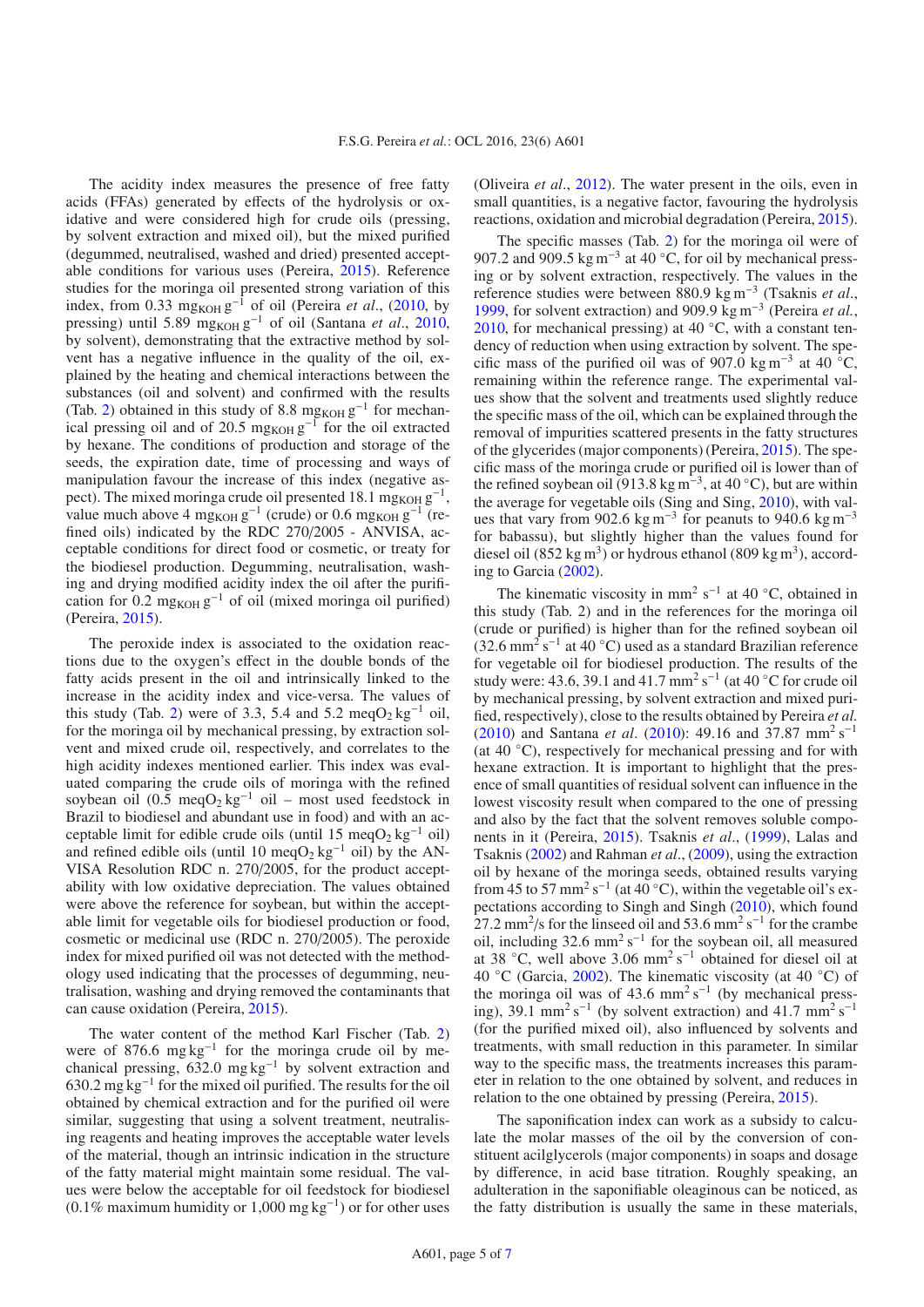within fatty acids with 8 to 26 carbons in chain, with possibility of including saturated or unsaturated ones (Pereira, [2015\)](#page-6-11). The results of the study (Tab. [2\)](#page-3-1) of 180.6 mg<sub>KOH</sub>  $g^{-1}$ and 179.4 mg<sub>KOH</sub>  $g^{-1}$  for oil by pressing and by solvent converge to the average found in the references for the moringa oil (176.23 and 179.80 mg<sub>KOH</sub> g<sup>-1</sup>, Tsaknis *et al.*, [1999,](#page-6-10) 181.58 mg<sub>KOH</sub> g<sup>-1</sup>, Pereira *et al.*, [2010](#page-6-12) and 185.56 mg<sub>KOH</sub> g<sup>-1</sup>, Santana *et al*., [2010](#page-6-9)) and within the classic interval (between 180 and 200 mg<sub>KOH</sub>  $g^{-1}$ ) for oleaginous vegetables or saponifiable animals, such as the soybean oil (190.0 mg<sub>KOH</sub>  $g^{-1}$  and beef tallow (195 mg<sub>KOH</sub> g<sup>-1</sup>) (Campestre, [2015\)](#page-5-4).

The iodine value is used to evaluate the structural characteristic in relation to the unsaturation of the glycerol esters chain of the oil. The results of the study (Tab. [2\)](#page-3-1) were: 68.9  $g_{12}$  100  $g^{-1}$  for pressing oil and 70.7  $g_{12}$  100  $g^{-1}$  for oil by solvent. The results are similar to the ones in the references (66.66 and 66.83 g<sub>I2</sub> 100 g<sup>-1</sup>, Tskanis *et al.*, [1999](#page-6-10), by pressing and by solvent extraction), (73.66 g<sub>I2</sub>/100 g, Pereira et al., [2010\)](#page-6-12) by pressing) and (85.71 g<sub>I2</sub> 100 g<sub>oil</sub>, Santana *et al.*, [2010,](#page-6-9) by extraction solvent). The soybean oil has between 120 and 141  $g_{I2}$  100  $g^{-1}$  and beef tallow between 33 and 47  $g_{I2}$  100  $g^{-1}$ (Campestre, [2015\)](#page-5-4). The higher this index, the more unsaturated and vulnerable to oxidative degradation the fatty material will be. It is recommended to evaluate the iodine value in the crude oil to avoid interferences of substances or conditions that can change the characteristics and analytical results (Pereira, [2015\)](#page-6-11).

The turbidity, an analytic parameter not very common in studies regarding oleaginous, served to evaluate the changes in appearance of the crude moringa oils during the degumming, neutralization, washing and drying (Pereira, [2015\)](#page-6-11). The results of the study (Tab. [2\)](#page-3-1) were of 64.1 NTU (by mechanical pressing oil), 12.6 NTU (for crude oil by solvent extraction), 18.7 NTU (for the mixed crude oil) and 2.1 NTU (for the mixed purified oil) and show that the chemical interaction with substances (extraction solvent or treatment reagents) promote the substantial reduction of turbidity caused by chemical species with no interest in the final composition of the purified oil, mainly if for biodiesel feedstock use (Pereira, [2015](#page-6-11)).

The parameters of content of humidity (present water), ash content and higher (HCV) or lower (LCV) calorific value are fundamental in any previous analysis of the possible use of biomass as an energetic source or as renewable fuel (Pereira *et al*., [2009](#page-6-17)). The humidity contributes negatively to this calorific value or to the energy stored in fuels. The ashes also contribute negatively when a possible amount of waste that can generate the burning of the biomass studied is considered (Garcia, [2002;](#page-6-15) Nogueira and Lora, [2003\)](#page-6-18). From the point of view of energy per kg of fuel, the moringa oil can be used for direct burning, for the analysis of the result of the higher calorific values between 39.4 MJ kg−<sup>1</sup> for the mixed purified oil and 40.3 MJ kg−<sup>1</sup> for the crude pressing oil (Tab. [2\)](#page-3-1), even lower than the 46.65 MJ kg−<sup>1</sup> for diesel mineral oil (Garcia, [2002\)](#page-6-15), but with less environmental impact, for being renewable and practically without sulphur. The ash contents (maximum of 5%) and water value (maximum of 20%) (Garcia, [2002](#page-6-15); Nogueira and Lora, [2003\)](#page-6-18) were well below the acceptable for biomass fuels, with the moringa oil with 0.09 % and 0.06% for the crude oils and 0.007% for the purified oils (calculated based on water content by the Karl Fischer), while for the ash content were of 0.05%, 0.05% and 0.007%, respectively.

## **4 Conclusions**

The extractive yield of the moringa oil varied by between 11.36% (by pressing) and 36.48% (for hexane extraction), with an average of 23.92%. The chromatographic profile of the fatty acids of the pressing oil was of 21.5% of saturated fatty acids and 78.5% of unsaturated, with predominance of the oleic acid (higher than 70%). The moringa oils present an average calorific power of 37 MJ kg−<sup>1</sup> and are considered good renewable fuels in direct burning. The gross moringa oil obtained by pressing shows pleasant sensory characteristics with fruity odor resembling nuts. The sensory appearance of the crude and purified oils is striking, with colours of the soft yellow for the orange. The purified moringa oil (degummed, neutralised, washed and dried) presents physicochemical characteristics interesting, mainly its viscosity  $(41.7 \text{ mm}^2 \text{ s}^{-1})$  at 40 °C) and acidity index (0.2 mg<sub>KOH</sub>  $g^{-1}$ ), with high potential for biodiesel feedstock or other use industrial as in cosmetic, food, medicinal and pharmaceutical. The results of the study wave the moringa as a plant with extraordinary properties, mainly in its oleaginous content and also for being an easily exploitable crop and technologies for their co-products easy to be conducted.

#### **Competing of interest**

The authors declare that they have no conflict of interest.

#### **References**

- <span id="page-5-2"></span>Abdulkarim SM, Long K, Lai OM, *et al*. 2005. Some physicochemical properties of *Moringa oleifera* seed oil extracted using solvent and aqueous enzymatic methods. *Food Chem*. 93: 253– 63.
- ABNT. 2015. Associação Brasileira de Normas Técnicas. Normas diversas. Available from: http://[www.abnt.org.br](http://www.abnt.org.br/normalizacao/lista-de-publicacoes/abnt)/normalizacao/ [lista-de-publicacoes](http://www.abnt.org.br/normalizacao/lista-de-publicacoes/abnt)/abnt (last consult: 2015/20/12).
- ANVISA. 2015. Agência Nacional de Vigilância Sanitária, Brasil. Resolução n◦270/2005. Regulamento técnico para óleos vegetais e afins. Available from: http://[portal.anvisa.gov.br](http://portal.anvisa.gov.br/wps/wcm/connect/82d8d2804a9b68849647d64600696f00/RDC_n_270.pdf?MOD=AJPERES)/wps/wcm/ connect/[82d8d2804a9b68849647d64600696f00](http://portal.anvisa.gov.br/wps/wcm/connect/82d8d2804a9b68849647d64600696f00/RDC_n_270.pdf?MOD=AJPERES)/RDC\_n\_270. pdf?MOD=[AJPERES](http://portal.anvisa.gov.br/wps/wcm/connect/82d8d2804a9b68849647d64600696f00/RDC_n_270.pdf?MOD=AJPERES) (last consult: 2015/20/12).
- <span id="page-5-4"></span>Campestre Ind. e Com. Ltda. 2015. Especificações técnicas do óleo de soja e do sebo bovino. Available from: http://[www.campestre.](http://www.campestre.com.br/empresa.shtml) com.br/[empresa.shtml](http://www.campestre.com.br/empresa.shtml) (last consult: 2015/20/12).
- <span id="page-5-3"></span>Compaoré WR, Nikièma PA, Bassolé HIN, *et al.* 2011. Chemical Composition and Antioxidative Properties of Seeds of *Moringa oleifera* and Pulps of *Parkia biglobosa* and *Adansonia digitata* Commonly used in Food Fortification in Burkina Faso. *Curr. Res. J. Biol. Sci*. 3: 64–72.
- <span id="page-5-1"></span>Crosby GW. 2007. Soilless culture of moringa (Moringa oleifera Lam.) for the production of fresh biomass. (Doctoral Dissertation), University of Massachusetts Amherst.
- <span id="page-5-0"></span>Fahey JW. 2005. *Moringa oleifera*: A Review of the Medical Evidence for Its Nutritional, Therapeutic, and Prophylactic Properties. Part 1. *Trees Life J.* 1: 1–15.